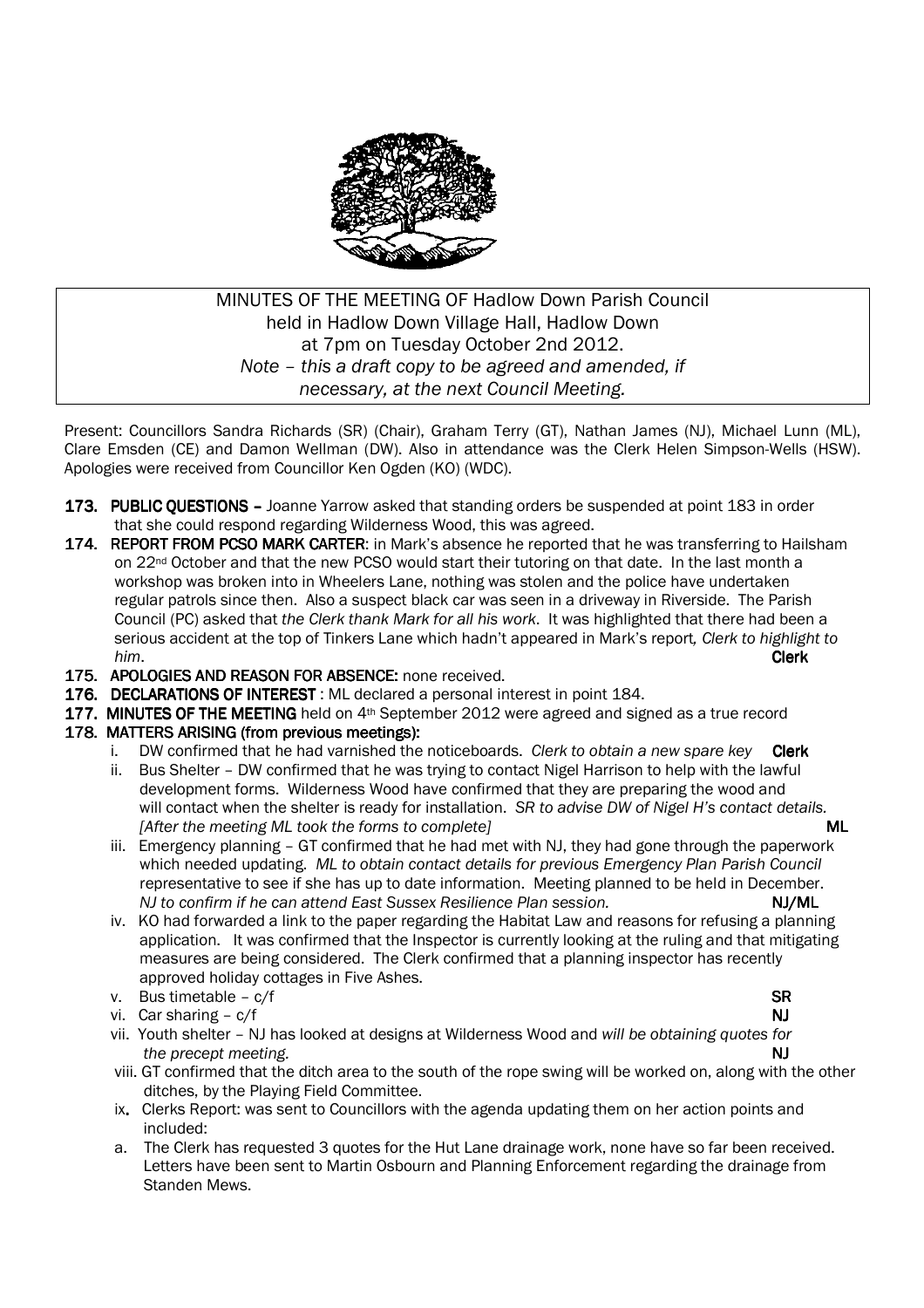b. The Highways Steward has requested that a new gully be installed on Main Road opposite Tinkers

# Lane to help with surface water drainage, he is awaiting confirmation that the work is agreed.

## 179. PLANNING APPLICATIONS:

## i. WD/2012/1845/LB and 1844/F – WOODREED FARMHOUSE, STONEHURST LANE TN20 6LJ – 2

 storey extension to rear, addition of glazed lean-to and redesign of flat roof link arrangement. Addition of new outdoor swimming pool and conversion of part of garage block into a pool room.

## Standing orders were suspended

 The applicant confirmed that the new building and lean to couldn't be seen from the lane. Standing orders were reinstated.

The Parish Council fully support the applications. (6/0).

## REFUSED PLANNING APPLICATIONS:

i. WD/2011/2463/O – LAND ADJOINING HUT LANE – Outline submission for 8 affordable housing dwellings.

## PLANNING MATTERS:

- Planning enforcement the Clerk advised that she had been contacted about a new wooden building at Cherry Tree Cottage. She has discussed this with Planning Enforcement who will ascertain if planning permission was required. *Clerk to send SR details of the area covered by the AONB.* Clerk
- ii. WD/2012/1381/F and 1382/LB The Oasts, Broadreed Farm, Criers Lane Single storey rear addition to utility and 2 conservation rooflights – application withdrawn
- 180. REPORTS FROM CLLR. KEN OGDEN WDC in KOs absence he had reported that holiday cottages had been approved by a planning inspector despite the Ashdown Forest habitat ruling and the AONB. Council tax benefit changes are currently being discussed at WDC.

## 181. BANK RECONCILIATION: - for September 2012 agreed and signed.

## 182. OTHER FINANCE MATTERS -

- i. £53.80 received from Arlington PC for broadband and telephone usage
- ii. The PC agreed for a report to be obtained from Monks on the electrical work for the Village Hall (6/0). It was expressed that villagers may be concerned that money is being spent on the Village Hall, a report has been undertaken on what further money needs to be spent. It was agreed *that the Clerk will write to the Village Hall Chair to request that they put an article in the Parish Magazine explaining*  why money is being spent. It was also agreed that the next PC newsletter would contain an article about the precept which would touch on payments for VH work. **Clerk** Clerk Thanks were expressed to those villagers who had helped to install the new kitchen at the Village Hall.
- iii. The Clerk confirmed that the Annual Return had been successfully signed off by the external auditor and was currently being displayed on the noticeboards.
- iv. The PC agreed with the quote from Southern Testing for the geo-tech survey for the Playing Field (6/0).
- v. It was agreed to wait for a further quote for reducing the hedge height at the burial ground, before a decision is made on the contractor (6/0).
- vi. The Clerk confirmed that the half yearly precept payment had been received.
- vii. The Clerk advised the PC of the increased proposed charges for Payroll Services, these were agreed by the PC (6/0)
- 183. EVENTS AND VENUES IN THE VILLAGE a Parish Councillor expressed concern that there were 3 major venues in the village – Wilderness Wood, Tinkers Park and the New Inn and there could be too many events held for a village. A discussion was held on support needed for the local businesses. The Chair highlighted that if villagers wished to make any comments or complaints the PC should know who has complained, although this information would be made anonymous for the minutes. This would ensure that any complaint was genuine. It was felt that the PC should only get involved if a business was not complying with its licence and the PC should ensure that the facts that have been given are correct.

### Standing orders were suspended.

 Joanne Yarrow, owner of Wilderness Wood, confirmed that communication between the Wood and the village was essential as they did not want to upset their neighbours. She confirmed that the pergola is a temporary structure made of wood and recycled canvas and that they wanted to have it up till about Christmas and then put it up again next year for weddings. The Clerk confirmed that at present it was only allowed to be up for 28 days in a calendar year and suggested that Joanne contact Planning Department and keep the Clerk updated on developments.

### Standing orders were reinstated

184. ACCESS ONTO THE PLAYING FIELD - the Clerk advised that at the recent Legal and Finance Day she attended, it was highlighted that the PC should be writing to residents who have installed gated access to the Playing Field which they aren't entitled to do. She updated the PC on the action taken by two other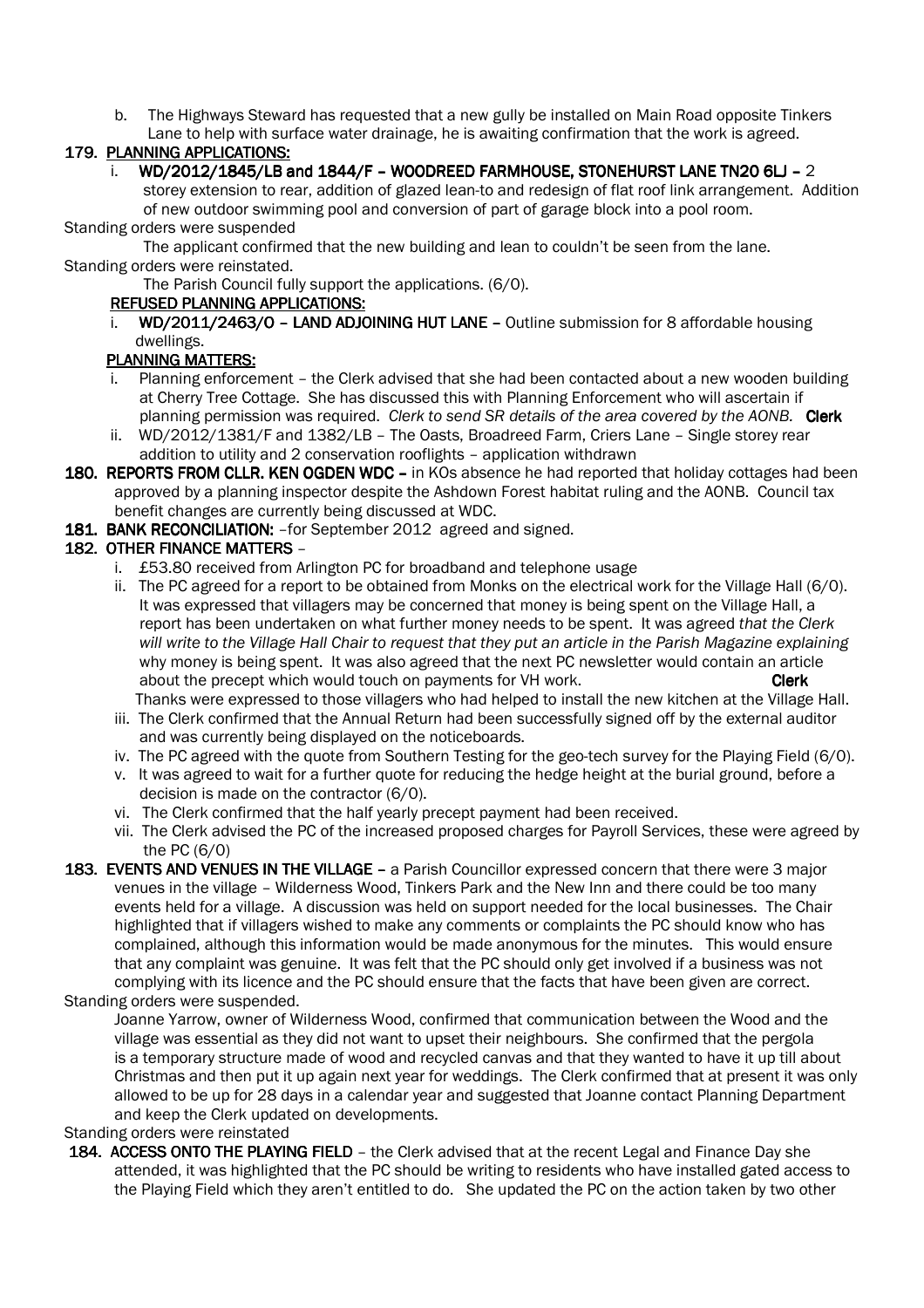local councils. A discussion was held on what action the PC should take and it was agreed that *the Clerk would obtain further information on the PC's legal position.* **CALC 1999 Clerk** 

- 185. NEW COMMUNITY CENTRE no update as meeting has been postponed.
- 186. HUT LANE DRAINAGE the PC were updated on discussions regarding the Standen Mews development and the drainage from there. Planning and Building Control will visit the site and send the Clerk NHBC's contact details. The *Clerk will contact Planning for a copy of their plans.* Clerk *ML agreed to get involved in discussions with WDC.*  $ML$
- 187. RISK ASSESSMENTS NJ reported on the outcome of the quarterly risk assessments. Pins and nails had been left from notices on the post of the Village Sign, villagers are encouraged to remove these when they take down their notices. Sandstone wall at burial ground to be monitored. Exposed roots at the play area – it was not felt necessary to take any action on these as they hadn't been highlighted in Rospa's report. Also no action was felt necessary on the drain. It was highlighted that paint was coming off the handle of the slide, GT to refer to the Playing Field committee. Steps near the tunnel need infilling as earth has been washed out, GT to raise with Playing Field committee.
- 188. BIKE PARK AT PLAY AREA it was highlighted that the bike park was now considered dangerous and should be leveled or rebuilt by a professional company. It was agreed *for the Clerk to obtain quotes to flatten the area but to keep the last semi-circular section.* **Clerk**
- 189. PARISH ASSEMBLY the Clerk asked for suggestions for a speaker for the Parish Assembly, *Councillors to consider and come with suggestions for the next meeting.* **ALL**  The *Clerk will also see if Graeme Lake would be able to attend from Highways to answer residents questions and to provide a stand.* Clerk
- 190. SLR MEETING SR updated the PC on the recent SLR meeting. Gullies are only cleared every 5 years, she will chase Highways as they should have been cleared recently. **SR**  The School Lane double yellow lines public consultation is due to commence soon. Highways have advised that they could remove the bollards east of Wheelers Lane however these were installed to prevent cars parking there, *the Clerk will ask the Village Maintenance Team to cut back the hedge in order that people with pushchairs don't need to walk in the road.* It was agreed to keep the bollards. Clerk Councillors highlighted a number of potholes, *the Clerk will raise with the Highways Steward.* **Clerk**  The Clerk confirmed that Hastingford Lane and School Lane are due to be re-inspected by Highways Department to see if they need to be moved up the priority list for resurfacing.

### 191. REPORTS FROM COUNCILLORS (COUNCIL MATTERS AND OUTSIDE BODIES):

Cllr. Graham Terry - Village Hall - GT advised that he will be meeting with the Highways Steward regarding the drainage problems in Stocklands Lane. He expressed thanks for those villagers who helped with the installation of the new kitchen at the Village Hall (VH). Concern was expressed by a Councillor that some hirers are uncomfortable using the new kitchen and if it is locked there isn't access to the first aid kit. *GT to raise concerns with VH committee.* GT

Cllr. Clare Emsden - Highways, Footpaths and Rights of Way - CE confirmed that she had walked bridlepaths 25a, 25b and 36 and highlighted the problems with these, she will *provide a full report to the Clerk.* CE

 The Clerk updated the PC on ESCC's funding for footpath, bridleway and byway surfacing and will *write to the Rights of Way Team manager with details of the problems and the complaints that have been received regarding these bridlepaths. Clerk* **Clerk Clerk Clerk** 

 Cllr. Michael Lunn – ML confirmed that he had met with Mike Ford to discuss renewal of the lease for the entrance to the playing field. Mike Ford is now discussing with the trustees.

 Cllr. Nathan James – NJ asked whether it would be acceptable for him to ask students questions about youth requirements in the village as they got off the bus, it was suggested that he undertook this with another person.

 Cllr. Graham Terry – Village Hall – GT advised that there had been issues with people parking around the VH and that the committee didn't want any bad feelings from this. The VH committee had received a letter asking if a business could have a mobile shop in the VH car park. It was felt that the VH committee should decide whether or not to agree to this and what the charge would be.

## DW left the meeting at 8:59pm

# 192. CLERK'S MATTERS:

- i. The Clerk's hours were agreed and signed
- ii. The Clerk advised that the Land Registry had contacted the Solicitor with further questions on the application to register the VH land, he is hopeful these will be resolved.

DW rejoined the meeting at 9:01pm

iii. The Clerk had met with the police Casualty Reduction Officer to see if the village was suitable for litter